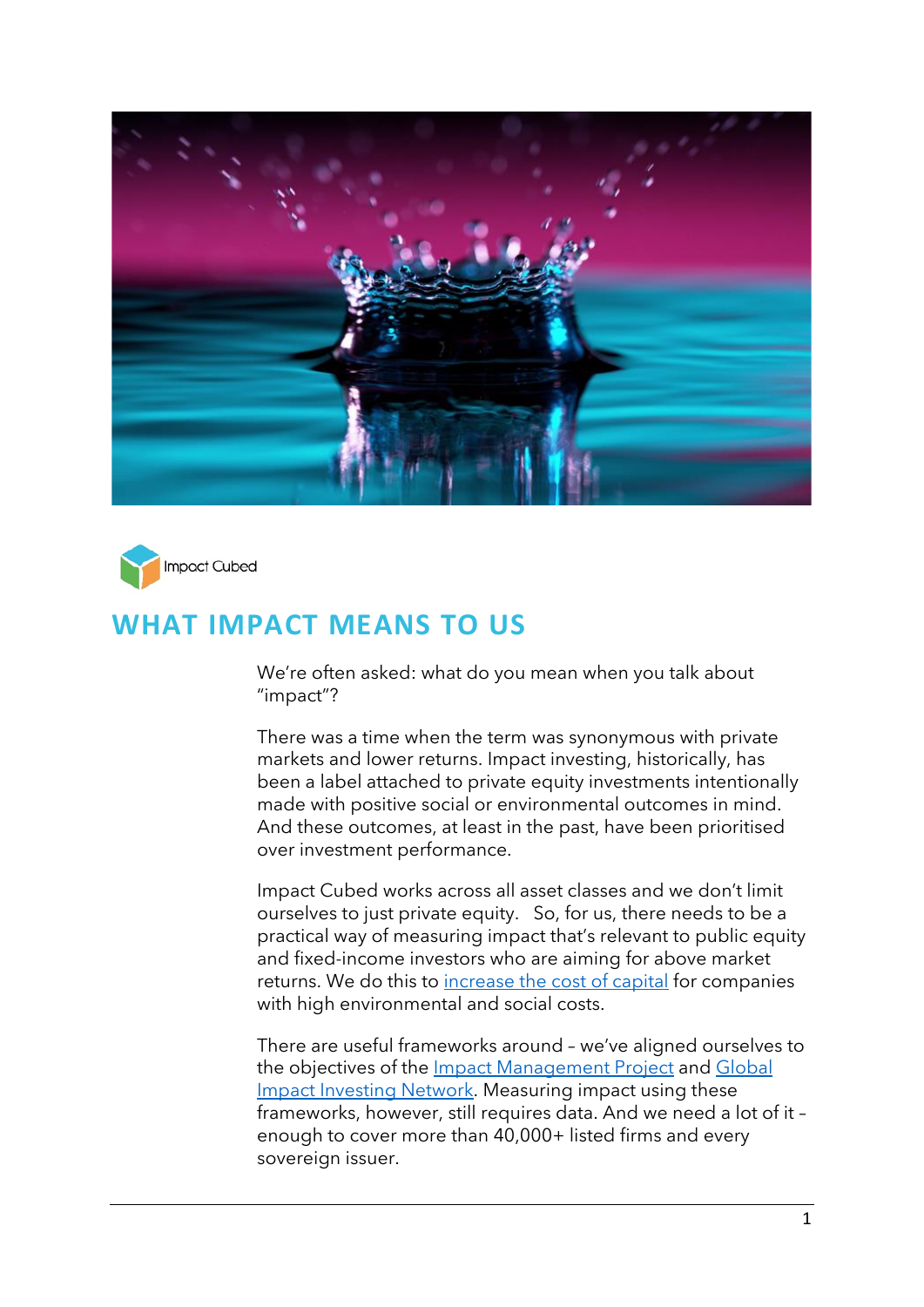This also means we have a problem. Regrettably, most issuers don't disclose information about their ESG performance. We have written about the [ESG disclosure cliff](https://www.impact-cubed.com/publication?file=Is%20ESG%20Data%20a%20Commodity%20_Impact%20Cubed%20Short%20Read_1%20Feb%202022.pdf) in other articles. We need a way, therefore, of assessing a company (or, indeed, a country) when this information is lacking.

This can't be subjective, so we've mapped this analysis to the United Nation's [Sustainable Development Goals](https://sdgs.un.org/goals) (SDGs). The text associated with the 17 goals has been given many thorough reads and then used to inform the creation of Impact Cubed's very detailed industry classification. How detailed? It divides the global economy into 2,300 types of revenue and maps each of these to the goals. We also take geographic region into account, because the SDGs recognize there are regional differences in sustainable development.

# **Products and Services**

Now we're ready to ask questions about issuers' impact. We analyse, for example, companies' business models. What products do they make? What services do they offer? From an environmental and social standpoint, is their business activity aligned with the SDGs? We identify every regional revenue stream, and then map that to our detailed industry activity classification.

### **Pollution and Natural Resources**

We also we look at how companies are managed. How much pollution does a firm create to generate a dollar of revenue? What level of natural resource use does this company need to survive? Are companies using large amounts of water in regions where it is scarce?

#### **Societal Impacts and Governance**

For every dollar invested in a portfolio, we also measure societal impacts. We analyse companies from the point of view of jobs created, taxes paid, and the firms' diversity and compensation policies. How large is the gap between executive pay and that of regular employees? What's the diversity makeup of the company's board?

## **Outcomes, not intent or sentiment**

For us, impact is about outcomes. Intent and sentiment can be applauded, but they don't offer an objective snapshot of an organisation's real-world impact. We'd rather address the here and now than subjectively estimate the quality of long-term